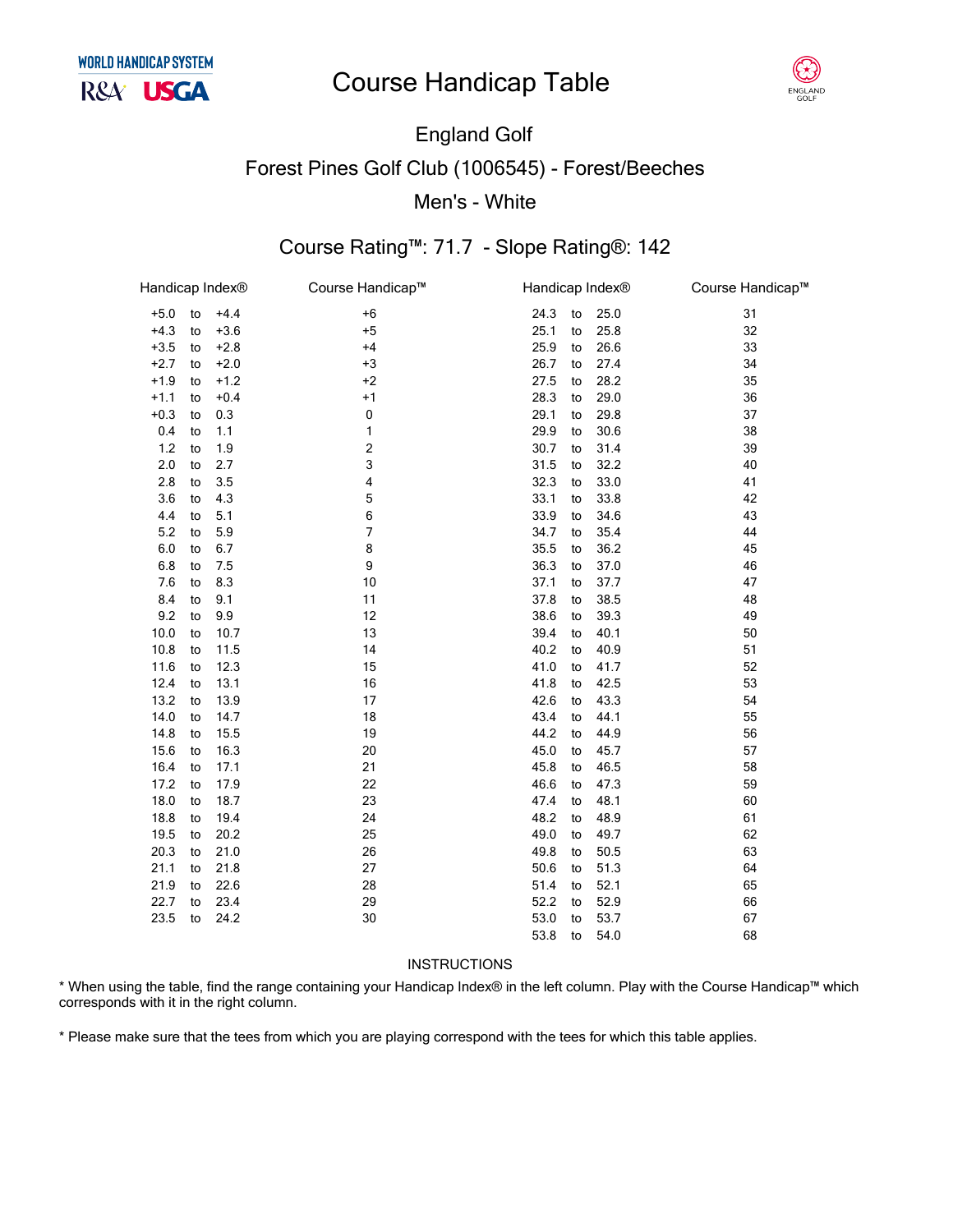# **Course Handicap Table**



### England Golf Forest Pines Golf Club (1006545) - Forest/Beeches Men's - Yellow

### Course Rating™: 70.3 - Slope Rating®: 135

| Handicap Index® |    |        | Course Handicap™ | Handicap Index <sup>®</sup> |    |      | Course Handicap™ |
|-----------------|----|--------|------------------|-----------------------------|----|------|------------------|
| $+5.0$          | to | $+4.7$ | $+6$             | 24.7                        | to | 25.5 | 30               |
| $+4.6$          | to | $+3.8$ | $+5$             | 25.6                        | to | 26.3 | 31               |
| $+3.7$          | to | $+3.0$ | $+4$             | 26.4                        | to | 27.2 | 32               |
| $+2.9$          | to | $+2.1$ | $+3$             | 27.3                        | to | 28.0 | 33               |
| $+2.0$          | to | $+1.3$ | $+2$             | 28.1                        | to | 28.8 | 34               |
| $+1.2$          | to | $+0.5$ | $+1$             | 28.9                        | to | 29.7 | 35               |
| $+0.4$          | to | 0.4    | 0                | 29.8                        | to | 30.5 | 36               |
| 0.5             | to | 1.2    | 1                | 30.6                        | to | 31.3 | 37               |
| 1.3             | to | 2.0    | 2                | 31.4                        | to | 32.2 | 38               |
| 2.1             | to | 2.9    | 3                | 32.3                        | to | 33.0 | 39               |
| 3.0             | to | 3.7    | 4                | 33.1                        | to | 33.8 | 40               |
| 3.8             | to | 4.6    | 5                | 33.9                        | to | 34.7 | 41               |
| 4.7             | to | 5.4    | 6                | 34.8                        | to | 35.5 | 42               |
| 5.5             | to | 6.2    | $\overline{7}$   | 35.6                        | to | 36.4 | 43               |
| 6.3             | to | 7.1    | 8                | 36.5                        | to | 37.2 | 44               |
| 7.2             | to | 7.9    | 9                | 37.3                        | to | 38.0 | 45               |
| 8.0             | to | 8.7    | 10               | 38.1                        | to | 38.9 | 46               |
| 8.8             | to | 9.6    | 11               | 39.0                        | to | 39.7 | 47               |
| 9.7             | to | 10.4   | 12               | 39.8                        | to | 40.5 | 48               |
| 10.5            | to | 11.2   | 13               | 40.6                        | to | 41.4 | 49               |
| 11.3            | to | 12.1   | 14               | 41.5                        | to | 42.2 | 50               |
| 12.2            | to | 12.9   | 15               | 42.3                        | to | 43.1 | 51               |
| 13.0            | to | 13.8   | 16               | 43.2                        | to | 43.9 | 52               |
| 13.9            | to | 14.6   | 17               | 44.0                        | to | 44.7 | 53               |
| 14.7            | to | 15.4   | 18               | 44.8                        | to | 45.6 | 54               |
| 15.5            | to | 16.3   | 19               | 45.7                        | to | 46.4 | 55               |
| 16.4            | to | 17.1   | 20               | 46.5                        | to | 47.2 | 56               |
| 17.2            | to | 17.9   | 21               | 47.3                        | to | 48.1 | 57               |
| 18.0            | to | 18.8   | 22               | 48.2                        | to | 48.9 | 58               |
| 18.9            | to | 19.6   | 23               | 49.0                        | to | 49.8 | 59               |
| 19.7            | to | 20.5   | 24               | 49.9                        | to | 50.6 | 60               |
| 20.6            | to | 21.3   | 25               | 50.7                        | to | 51.4 | 61               |
| 21.4            | to | 22.1   | 26               | 51.5                        | to | 52.3 | 62               |
| 22.2            | to | 23.0   | 27               | 52.4                        | to | 53.1 | 63               |
| 23.1            | to | 23.8   | 28               | 53.2                        | to | 53.9 | 64               |
| 23.9            | to | 24.6   | 29               | 54.0                        | to | 54.0 | 65               |
|                 |    |        |                  |                             |    |      |                  |

#### INSTRUCTIONS

\* When using the table, find the range containing your Handicap Index® in the left column. Play with the Course Handicap™ which corresponds with it in the right column.

\* Please make sure that the tees from which you are playing correspond with the tees for which this table applies.